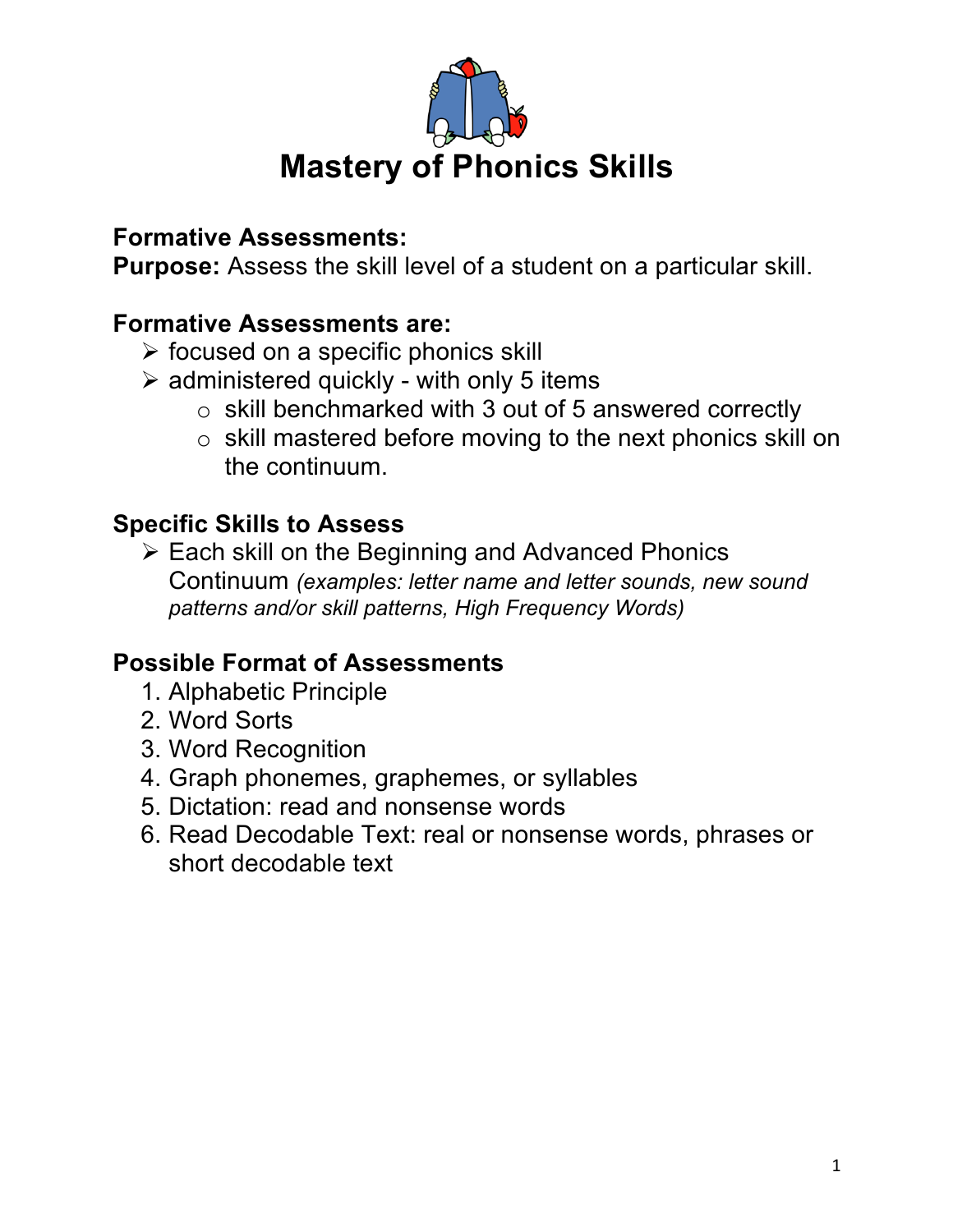

# **I. ALPHABETIC PRINCIPLE:**

**Teacher**: Prepare a letter card of taught letters. **Students**:

- 1. Name the letters in each row
- 2. Articulate the sounds in each row
- 3. Writes the letters that the teacher dictates (on white erase board or lined manuscript paper)

## **Card 1**

- **1. p d s t l m o b v e**
- **2. r c h k u v i a f g**

### **II. WORD SORTS:**

**Level 1 Word Sort**: 2-5 categories

**Teacher:** Create a word bank.

#### **Students:**

1. Sort words according to the categories of the specific skill/s.

*Examples: 2 or 3 sound blends, long or short vowel sound, etc.*

| <b>Digraph</b> | <b>Trigraph</b> |
|----------------|-----------------|
|                |                 |
|                |                 |
|                |                 |
|                |                 |
|                |                 |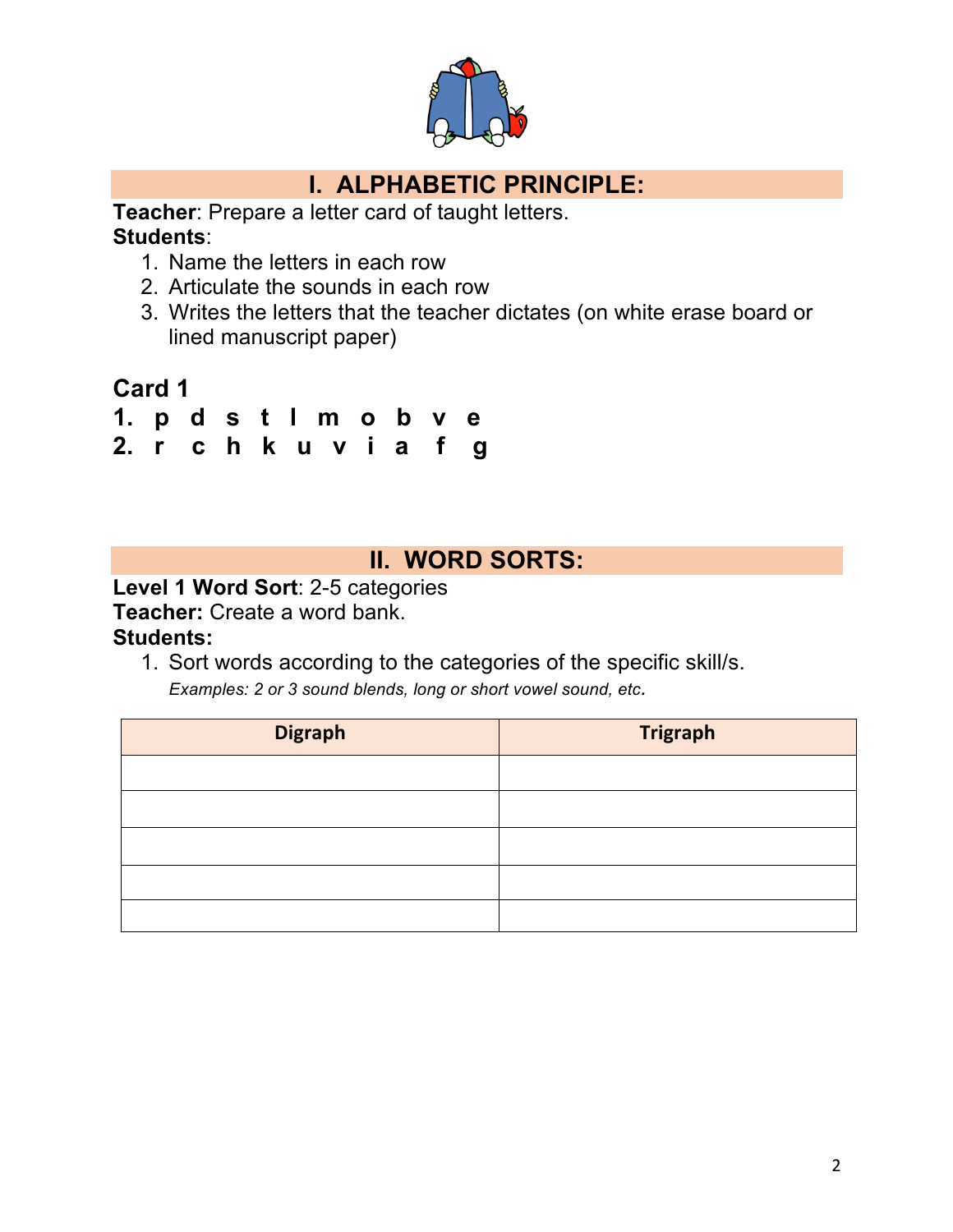

**Teacher**: Select the words.

**Students**: Write the word the teacher dictates under the column that matches the vowel sound in the word.

|     |  | ಾ<br>ತ |  |
|-----|--|--------|--|
|     |  |        |  |
| ـ ـ |  |        |  |
|     |  |        |  |
| 4.  |  |        |  |
|     |  |        |  |

**Level 2 Word Sort:** 2 steps involved

**Teacher:** Select words to be dictated. **Students:** 

1**.** Listen for the word and circle the number of sounds in the word.

2. Then, write the word under the column with the corresponding vowel sound.

| Number of<br><b>Sounds</b> | $\mathbf 0$ | $\bigcirclede$ | $\mathbf{i}$ | $\overline{u}$ |
|----------------------------|-------------|----------------|--------------|----------------|
| a. 1 2 3 4 5               |             |                |              |                |
| b. 1 2 3 4 5               |             |                |              |                |
| c. 1 2 3 4 5               |             |                |              |                |
| d. 1 2 3 4 5               |             |                |              |                |
| e. 1 2 3 4 5               |             |                |              |                |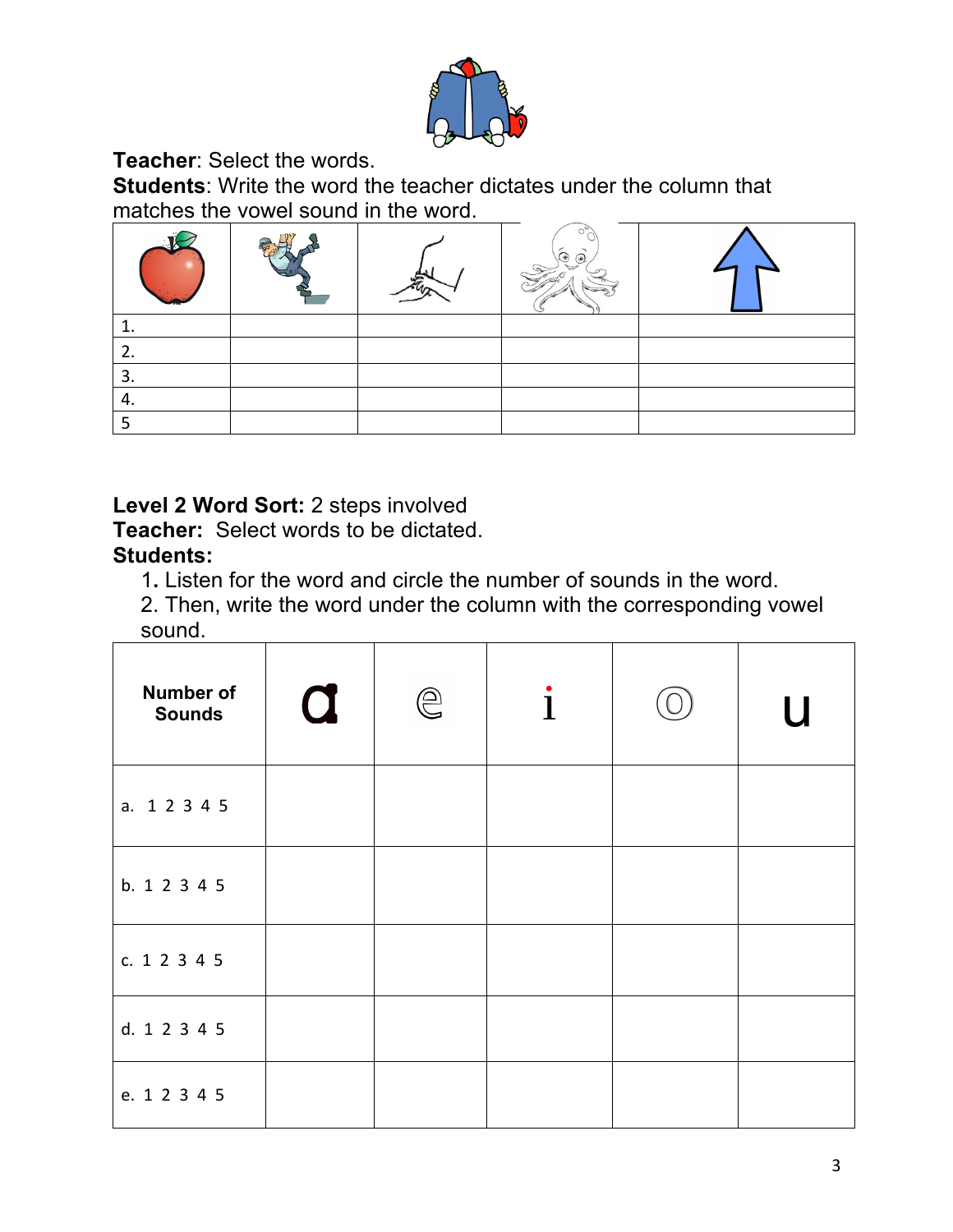

**Level 3 Word Sort:** 3 steps involved

**Teacher:** Select words.

### **Students**:

- 1. Write the word dictated.
- 2. Check each box in each column that corresponds with the word.
- 3. Determine if the word is a "FloSS" word.

| <b>Word</b> | One<br>syllable<br>word? | <b>Short</b><br>vowel<br>sound? | End in a<br><b>FLOSS</b><br>sound? | <b>FLoSS</b><br><b>WORD</b> | Not a<br><b>FLoSS WORD</b> |
|-------------|--------------------------|---------------------------------|------------------------------------|-----------------------------|----------------------------|
|             |                          |                                 |                                    |                             |                            |
|             |                          |                                 |                                    |                             |                            |
|             |                          |                                 |                                    |                             |                            |
|             |                          |                                 |                                    |                             |                            |
|             |                          |                                 |                                    |                             |                            |

# **III. WORD RECOGNITON**

**Teacher:** Select the words and type them on a sheet. **Students**: Read each sentence. Circle the word or words with diphthongs in them.

- 1. Point to the airplane.
- 2. Can you help me count?
- 3. I hear the coyotes howl.
- 4. Do you like to crunch ice?
- 5. I went to the dentist and received a toy for a great patient.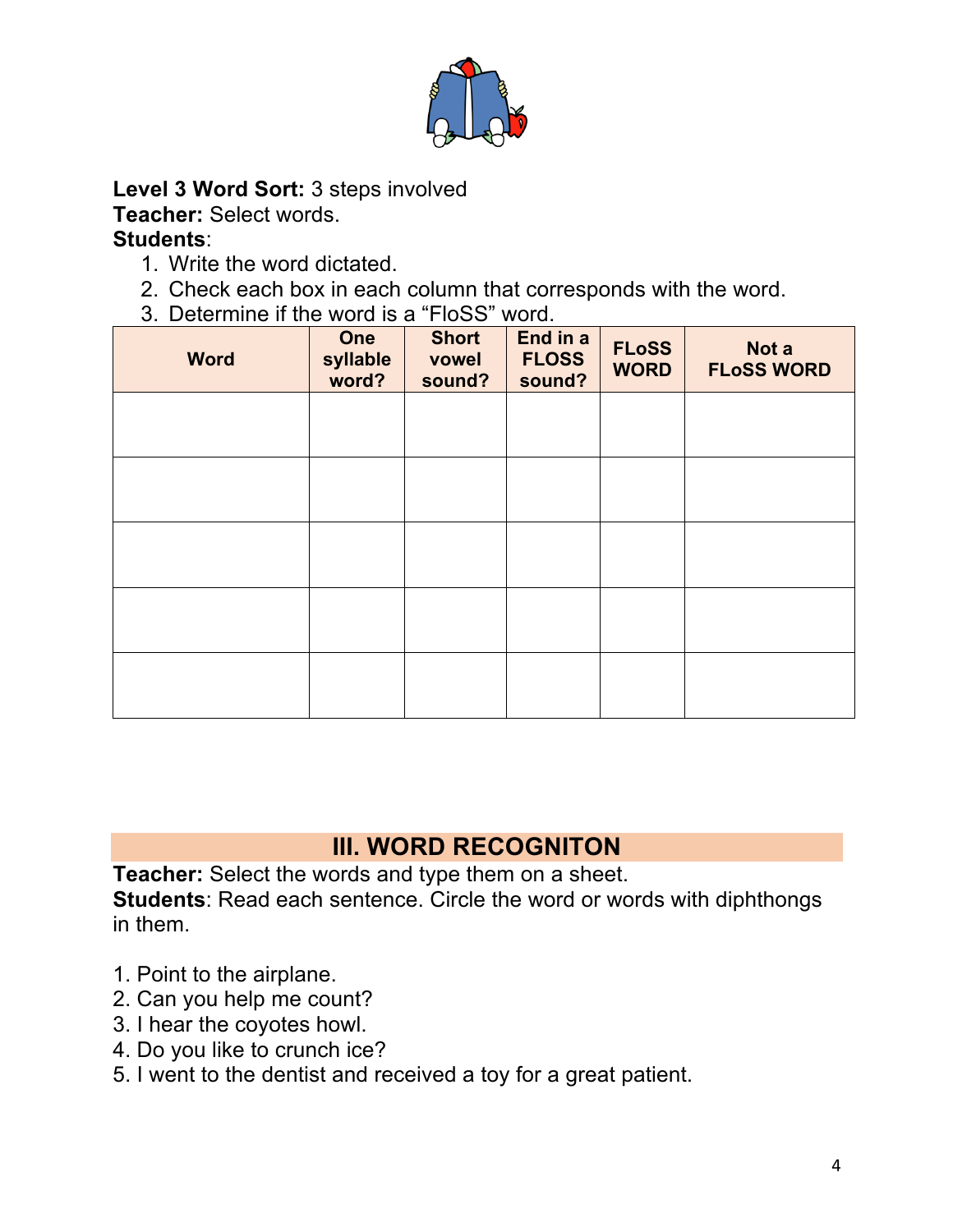

# **IV. GRAPH PHONEMES, GRAPHEMES OR SYLLABLES**

**Teacher:** Select the words and pictures for student. (Put pictures out of order from the words listed.)

#### **Students**:

- 1. Underline the graphemes in each of the words.
- 2. Draw a line to the picture that matches the words.

| <b>Word</b> | <b>Picture</b> |
|-------------|----------------|
| 1. cat      |                |
| 2. witch    |                |
| 3. pitch    |                |

**Teacher**: Select the words and type on a sheet. **Students**:

- 1. Break the word into syllables.
- 2. Draw a line under the schwa syllable.

### **Schwa syllable**

- 1. tablet
- 2. gallon
- 3. husband
- 4. basket
- 5. travel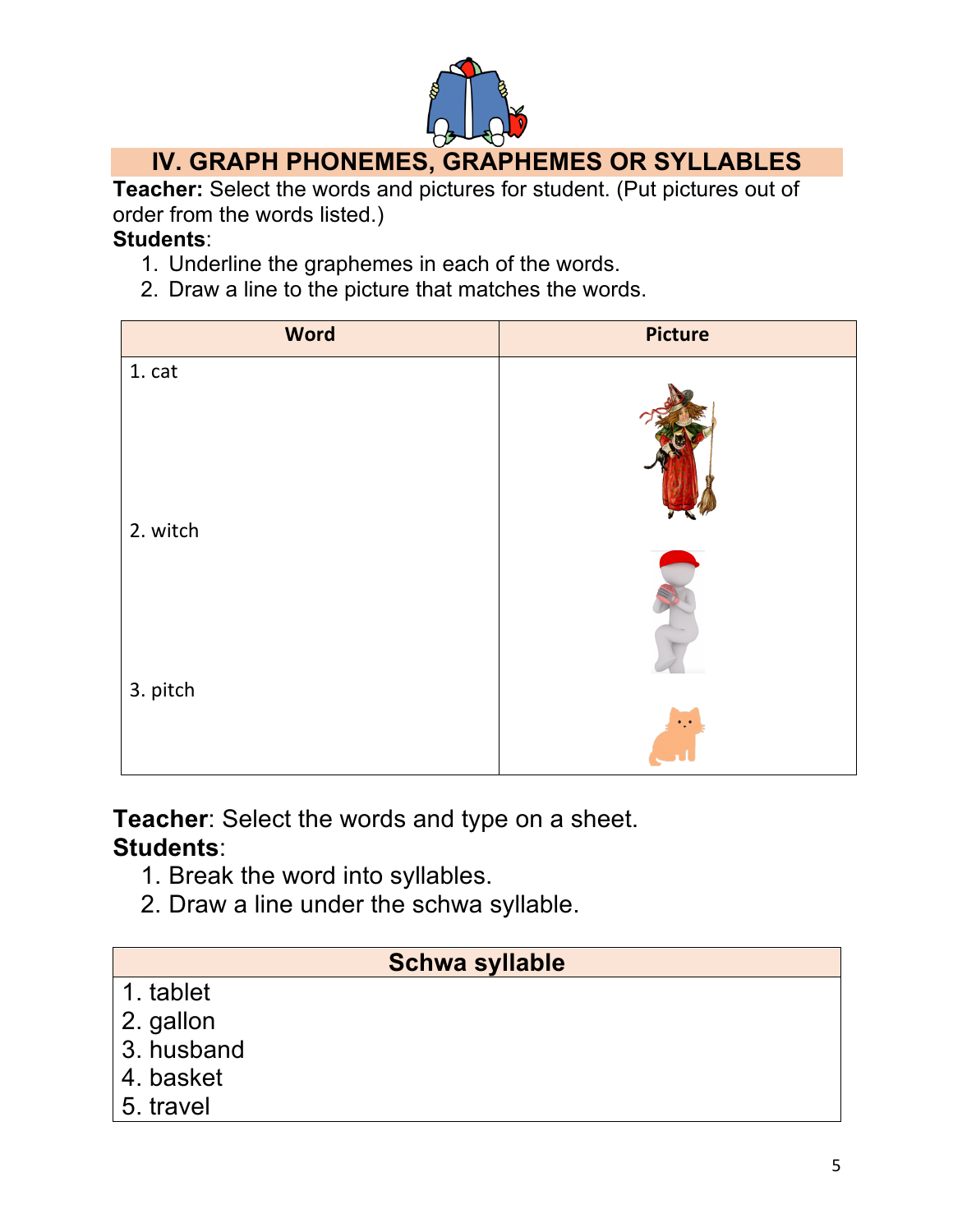

## **V. DICTATION: real and nonsense words**

**Teacher**: Select the words to be dictated. **Students**: Write words on lined paper.

Short /**a/** words: cat, bam, ham, rat Nonsense short /**a/** words: dac, rav, wat, zan

### **VI: READ DECODABLE TEXT: real or nonsense words, phrases, or short decodable text**

## **Read Real Words Set 1**

- 1. intellect
- 2. attachments
- 3. invalid
- 4. medical
- 5. congressmen

### **Read Nonsense Words Set 2**

| $1.$ eck | vam  | um  |
|----------|------|-----|
| 2. nid   | phob | jum |
| 3. mish  | dack | rin |
| 4. ven   | hup  | zot |